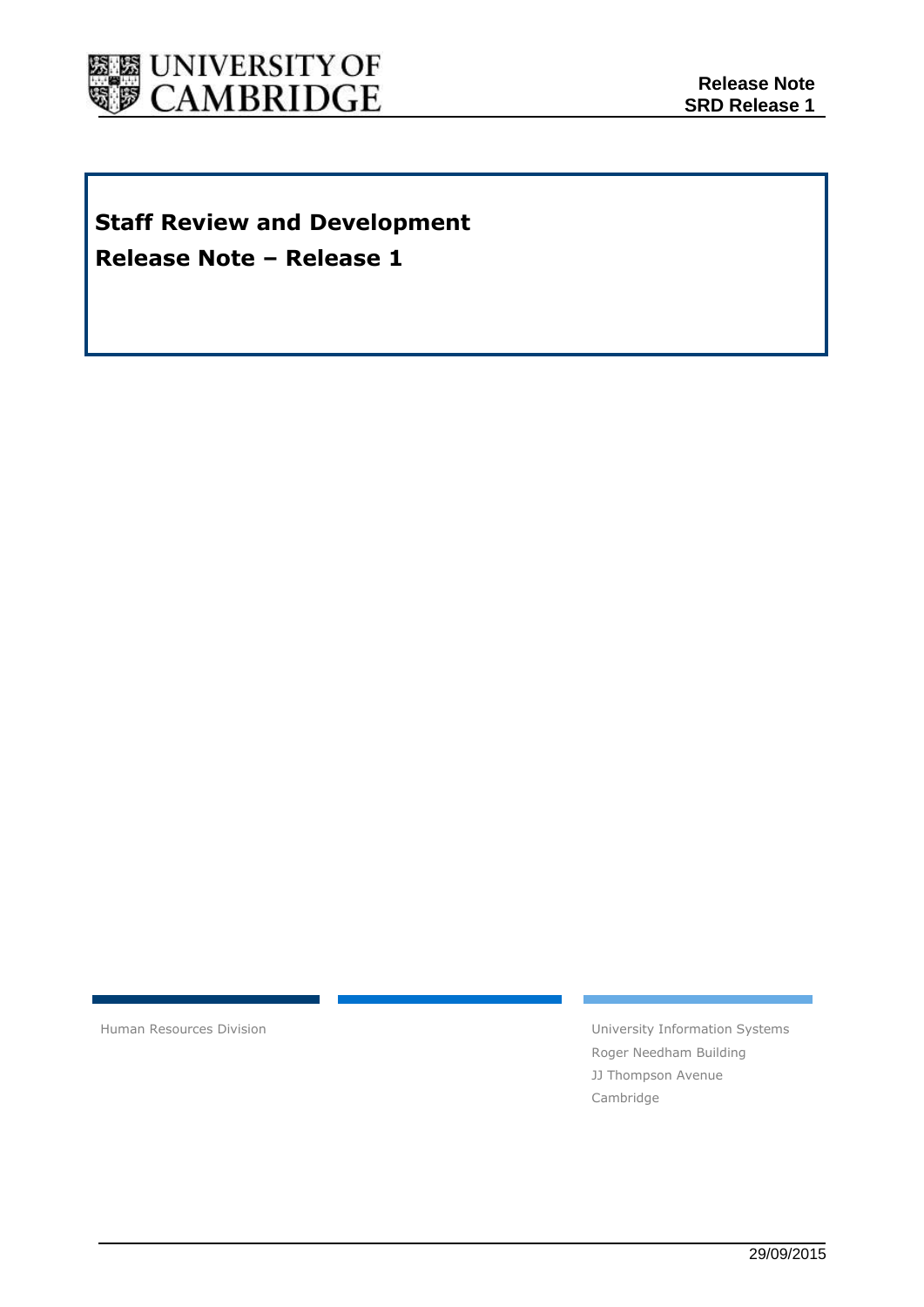

# <span id="page-1-0"></span>**CONTENTS**

| 1.<br>1.1         |  |
|-------------------|--|
|                   |  |
| 1.2<br>1.3<br>1.4 |  |
|                   |  |
|                   |  |
|                   |  |
|                   |  |
|                   |  |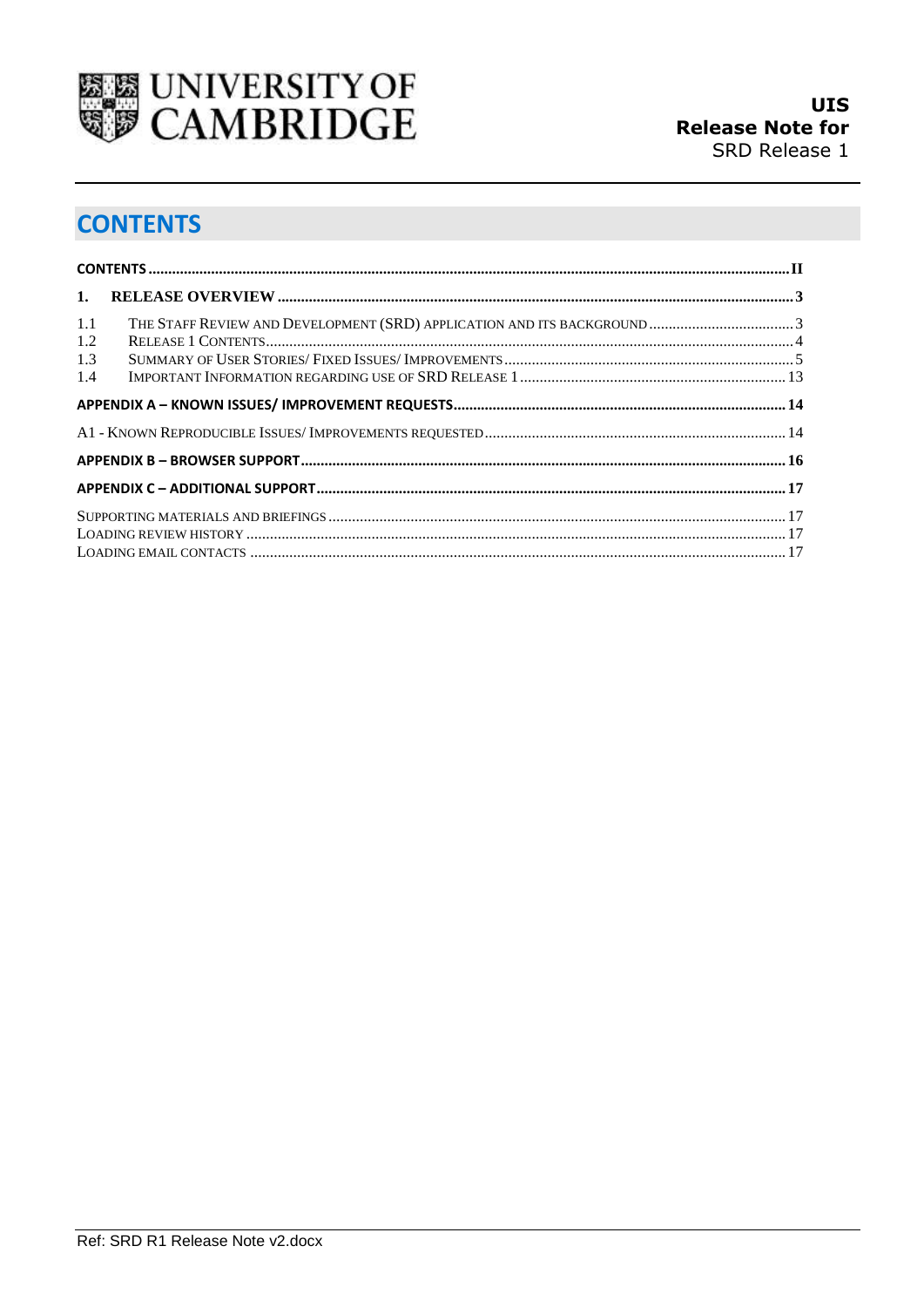

## <span id="page-2-0"></span>**1. Release Overview**

### <span id="page-2-1"></span>**1.1 The Staff Review and Development (SRD) application and its background**

The purpose of the overall Staff Review and Development (SRD) Scheme is to enhance work effectiveness and facilitate career development.

It is a framework scheme, which means that institutions have the flexibility to provide their own guidance in line with the basic framework.

In order to support the scheme, the development of an online SRD support system was proposed. The project has three distinct phases:

- Stage One Staff Review and Development administration;
- Stage Two Completion of the review document; and
- Stage Three Fully integrated recording of development needs.

The goals of the first release in September 2015 are to:

- Increase the efficiency of the administration of Staff Review and Development in the University; and
- Compliment (and run in parallel with) the programme of cultural change to fully embed Staff Review and Development within the University.

Release One therefore focuses on:

- The accurate and efficient recording of probationary and SRD review information;
- Replacing the use of CHRIS for recording review outcomes; and
- The generation of reminders for review activities such as face to face meetings.

It will provide the initial building blocks for the wider talent management objectives outlined in the above.

To find out more about this project, including details of forthcoming training sessions, please contact [Anna.Crichton@admin.cam.ac.uk.](mailto:Anna.Crichton@admin.cam.ac.uk)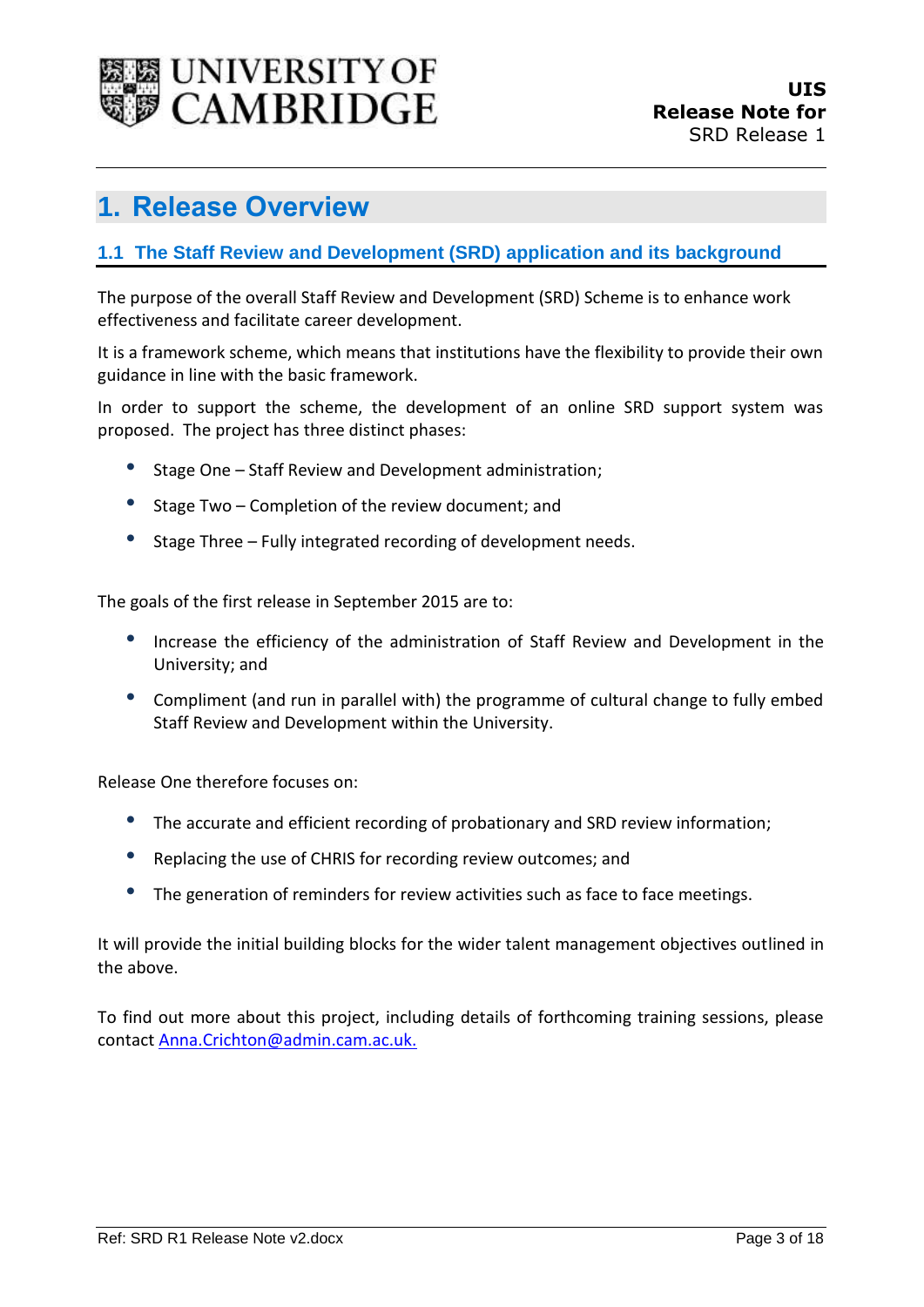

#### <span id="page-3-0"></span>**1.2 Release 1 Contents**

The purpose of this document is to outline the functionality delivered in the first release of the Staff Review and Development (SRD) application. Highlights of this release include:

For Departmental Administrators:

- The ability to set-up review arrangements for their department;
- The ability to update arrangements when a reviewer or employee moves;
- The ability to assign additional people to the Head of Department or Departmental Administrator roles; and
- The ability to set-up links to local scheme guidance so that it can be displayed to employees with a particular job type within the department.

For Reviewers and Employees:

- The ability to record a review:
- The ability to upload and store documentation related to the review;
- The ability to record training requirements so that these can be reported by the department for planning purposes; and
- The ability for the reviewer and employee to sign off the review.

For Heads of Department/ Institution:

- The ability to see an accurate, up-to-date list of completed reviews;
- The ability to see the review details and documents for a completed review;
- The ability to dismiss a review record from the list once read; and
- Reporting on outstanding reviews and training requirements for the department.

You can logon to the SRD application using Raven at:

<http://hrsystems.admin.cam.ac.uk/srd-webapp>

Further information can be found on the HR Systems pages at:

[http://www.hrsystems.admin.cam.ac.uk/systems/systems-overview/staff-review-and](http://www.hrsystems.admin.cam.ac.uk/systems/systems-overview/staff-review-and-development-srd)[development-srd](http://www.hrsystems.admin.cam.ac.uk/systems/systems-overview/staff-review-and-development-srd)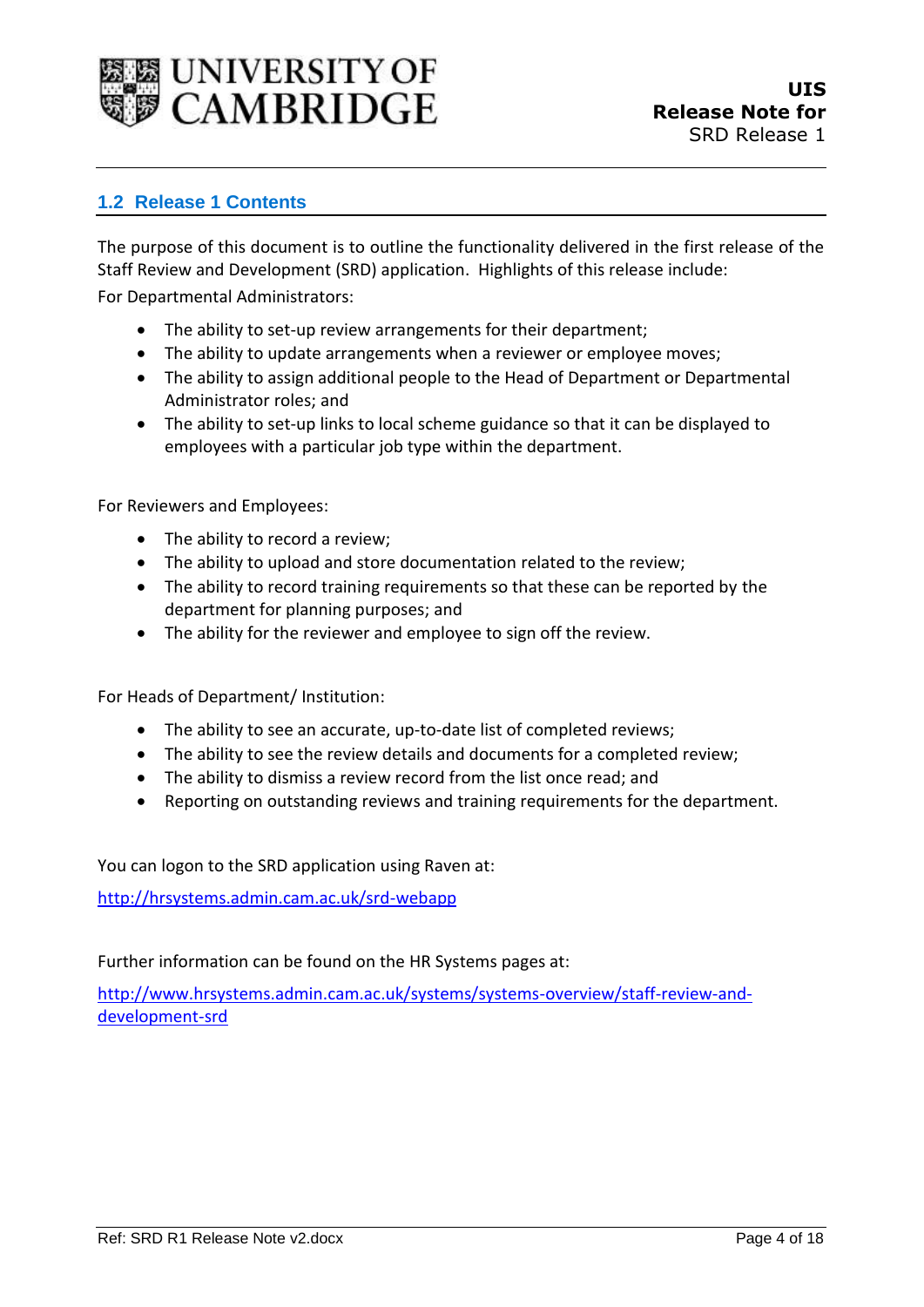

### **1.3 Summary of User Stories/ Fixed Issues/ Improvements**

This list shows the user stories delivered in this release along with issues fixed and improvements implemented as a result of feedback.

<span id="page-4-0"></span>

| <b>Key</b> | <b>Summary</b>                                                                                                                                                                                                                                                                                                                                                                                                                                                  | <b>Priority</b> | <b>Type</b> | <b>Status</b> |
|------------|-----------------------------------------------------------------------------------------------------------------------------------------------------------------------------------------------------------------------------------------------------------------------------------------------------------------------------------------------------------------------------------------------------------------------------------------------------------------|-----------------|-------------|---------------|
| SRD-1      | As a manager/ employee/ department administrator I want the system to remind me when a<br>probationary review or an SRD review is due so that I can make arrangements for the review<br>meeting.                                                                                                                                                                                                                                                                | Must have       | Story       | Resolved      |
| SRD-2      | As a manager I want to record on the system probationary and SRD review outcomes with dates<br>and approval information so that an employee's record is kept up to date                                                                                                                                                                                                                                                                                         | Must have       | Story       | Closed        |
| SRD-4      | As a manager/employee/department administrator I want to be able to initiate a review and<br>optionally upload an initial assessment/self-assessment.<br>It should be possible for employees with more than one job to have more than one review.<br>Different departments and staff groups have different processes and sequences.<br>Note that if documents are to be uploaded there are other types of document that the reviewee<br>may be asked to supply. | Must have       | Story       | Closed        |
| SRD-5      | As a manager/employee/department administrator I want to be able to complete a review by<br>filling out details online. Data recorded should encompass all of the fields currently recorded for<br>appraisals within CHRIS.                                                                                                                                                                                                                                     | Must have       | Story       | Closed        |
| SRD-6      | As a reviewer I want to be able to comment on a review by filling out details online (and possibly<br>uploading documentation)                                                                                                                                                                                                                                                                                                                                  | Must have       | Story       | Closed        |
| SRD-7      | As a manager/ employee/ reviewer department administrator I want to have links to guidance<br>customised for my particular staff group/department at appropriate points in the process.                                                                                                                                                                                                                                                                         | Must have       | Story       | Closed        |
| SRD-9      | As a Manager or Departmental Administrator I want to be able to nominate reviewers for a<br>review. Departmental admins are defined in CHRIS                                                                                                                                                                                                                                                                                                                    | Must have       | Story       | Closed        |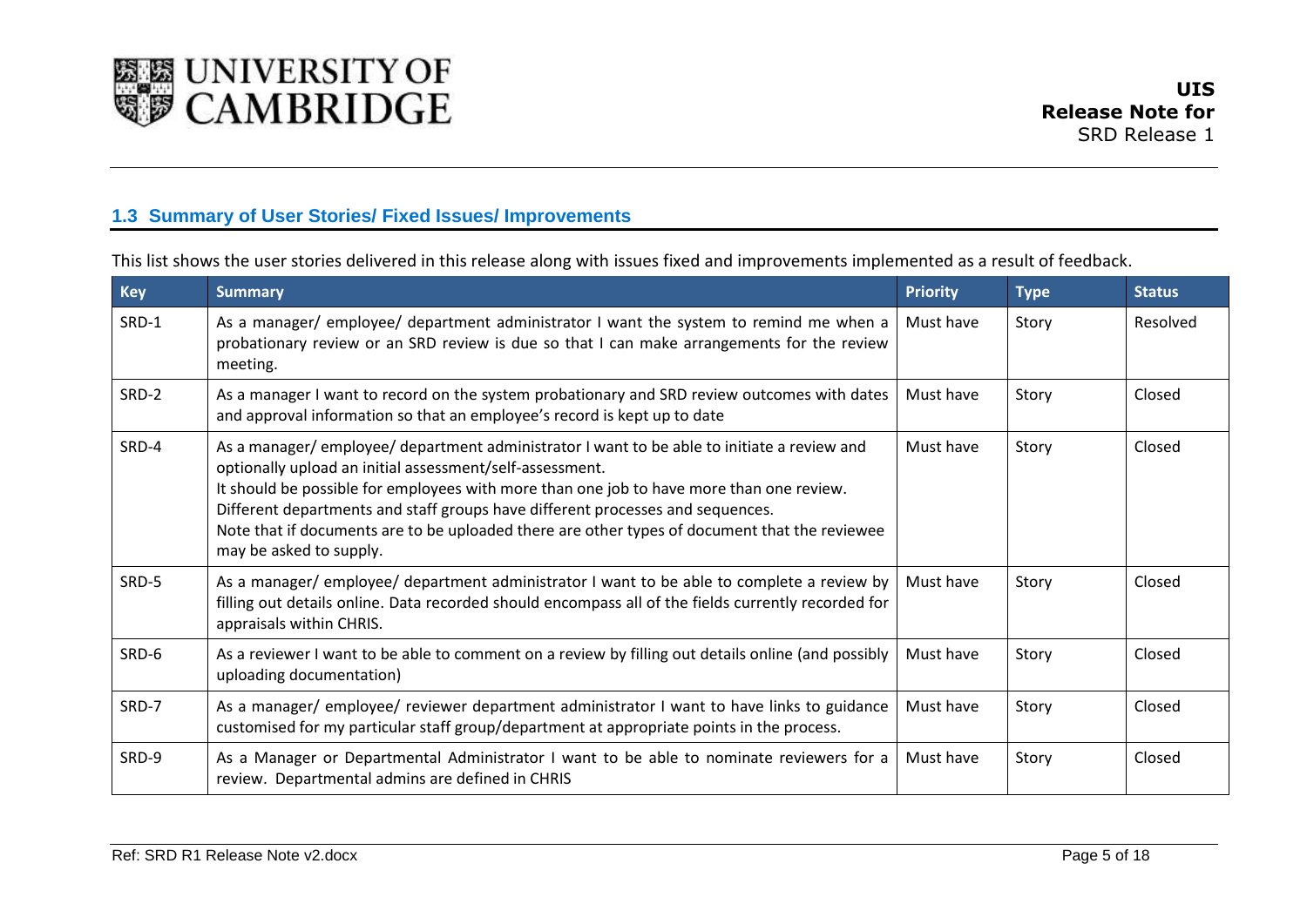

| <b>Key</b>    | <b>Summary</b>                                                                                                                                                                                      | <b>Priority</b> | <b>Type</b> | <b>Status</b> |
|---------------|-----------------------------------------------------------------------------------------------------------------------------------------------------------------------------------------------------|-----------------|-------------|---------------|
| <b>SRD-10</b> | As the Head of an Institution I want to be able to see and approve completed reviews for my<br>area.                                                                                                | Must have       | Story       | Closed        |
| <b>SRD-11</b> | As a manager/ employee I want to be able to comment on and 'sign-off a review once I am<br>happy with the content.                                                                                  | Must have       | Story       | Closed        |
| <b>SRD-12</b> | As a Head of Department I would like to see a list of all reviews for my department with the<br>ability to dismiss/acknowledge                                                                      | Must have       | Story       | Closed        |
| <b>SRD-13</b> | As an employee I want to be able to view and participate in my review activity from a single<br>personalised page                                                                                   | Could have      | Story       | Closed        |
| <b>SRD-28</b> | Modify existing job so that when review data is imported from CHRIS staff who have a review<br>date due (and the reviewer) receive a reminder                                                       | Should have     | Story       | Closed        |
| <b>SRD-29</b> | As a user I want the system to be able to handle position changes from CHRIS.                                                                                                                       | Must have       | Story       | Closed        |
| <b>SRD-30</b> | As a user of any type I want to be able to login with Raven authentication. Individual records will<br>remain confidential to the reviewee, their reviewer(s) and Head of Institution (or delegate) | Must have       | Story       | Closed        |
| <b>SRD-34</b> | As the Department admin I need to be able to assign heads of department to departments                                                                                                              | Must have       | Story       | Closed        |
| <b>SRD-37</b> | Delegate access to maintain reviewers and reviewees to non-departmental administrators                                                                                                              | Should have     | Story       | Closed        |
| <b>SRD-38</b> | Configure integration test framework                                                                                                                                                                | Should have     | Story       | Closed        |
| <b>SRD-44</b> | As a DA, I want to be able to see all reviewees that do not currently have a reviewer assigned to<br>them so that I can easily assign reviewers and initiate the review process.                    | Should have     | Story       | Closed        |
| <b>SRD-45</b> | As a DA I want to be able to record details of my department's scheme and links so that<br>reviewers and reviewees know what is expected.                                                           | Must have       | Story       | Closed        |
| <b>SRD-46</b> | As a HoD I want reviews to include proposed training details so that I can report on these and<br>provide details to PPD and the careers pathways scheme                                            | Could have      | Story       | Closed        |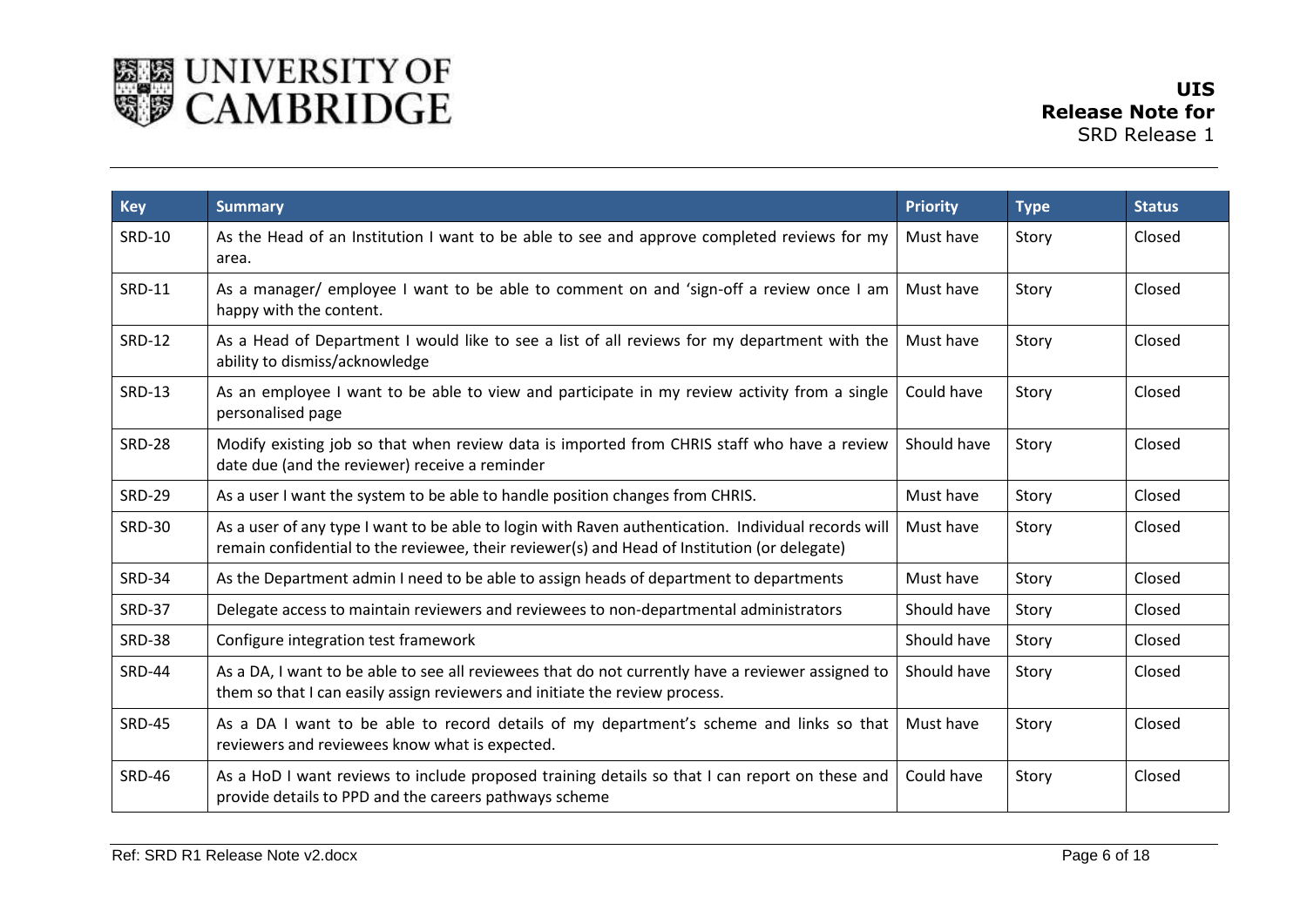

| <b>Key</b>    | <b>Summary</b>                                                                                                                                                                                                                                                                                                                    | <b>Priority</b> | <b>Type</b> | <b>Status</b> |
|---------------|-----------------------------------------------------------------------------------------------------------------------------------------------------------------------------------------------------------------------------------------------------------------------------------------------------------------------------------|-----------------|-------------|---------------|
| <b>SRD-49</b> | As a departmental administrator I would like to be able to assign a reviewer to a single reviewee.                                                                                                                                                                                                                                | Must have       | Story       | Closed        |
| <b>SRD-50</b> | As a departmental administrator I want to be able to see and maintain all of the reviewees for a<br>given reviewer, without having to view each reviewee individually.                                                                                                                                                            | Must have       | Story       | Closed        |
| <b>SRD-53</b> | As an employee/Reviewer I want to be able to record training outcomes on a review record so<br>that the HoD can report on these and plan for training schedules and budgets and so that I<br>understand this element of my development plan for the future.                                                                       | Could have      | Story       | Closed        |
| <b>SRD-63</b> | As a reviewee/reviewer I would like to be able to upload documentation against a review so that<br>I can attach relevant documents.                                                                                                                                                                                               | Should have     | Story       | Closed        |
| <b>SRD-65</b> | As a departmental administrator of the system I want to be able to easily change the reviewer<br>for a reviewee so that we can cater for reviewers leaving without breaking the review process                                                                                                                                    | Should have     | Story       | Closed        |
| <b>SRD-67</b> | As a departmental admin I would like to be able to specify the initial review date when pairing a<br>reviewee with a reviewer.                                                                                                                                                                                                    | Should have     | Story       | Closed        |
| <b>SRD-68</b> | As a department admin I would like to receive an email periodically (frequency to be decided) to<br>give me an overview of the number of people who need a reviewee attached and of Completed<br>and overdue reviews so that I am prompted to log into the application and configure reviews<br>and chase those that are overdue. | Could have      | Story       | Closed        |
| <b>SRD-69</b> | As a reviewer or reviewee I would like the system to notify me when the other party involved in<br>a review has signed it off so that I know that the review has either been completed or that I<br>need to sign the review off to complete it.                                                                                   | Must have       | Story       | Closed        |
| <b>SRD-71</b> | Handling of errors when users have no position set up                                                                                                                                                                                                                                                                             | Must have       | Story       | Closed        |
| <b>SRD-72</b> | As a super user I need to be able to emulate access so that I can trouble shoot user issues.                                                                                                                                                                                                                                      | Must have       | Story       | Closed        |
| <b>SRD-74</b> | Review date's don't align on different screens                                                                                                                                                                                                                                                                                    | Must have       | <b>Bug</b>  | Resolved      |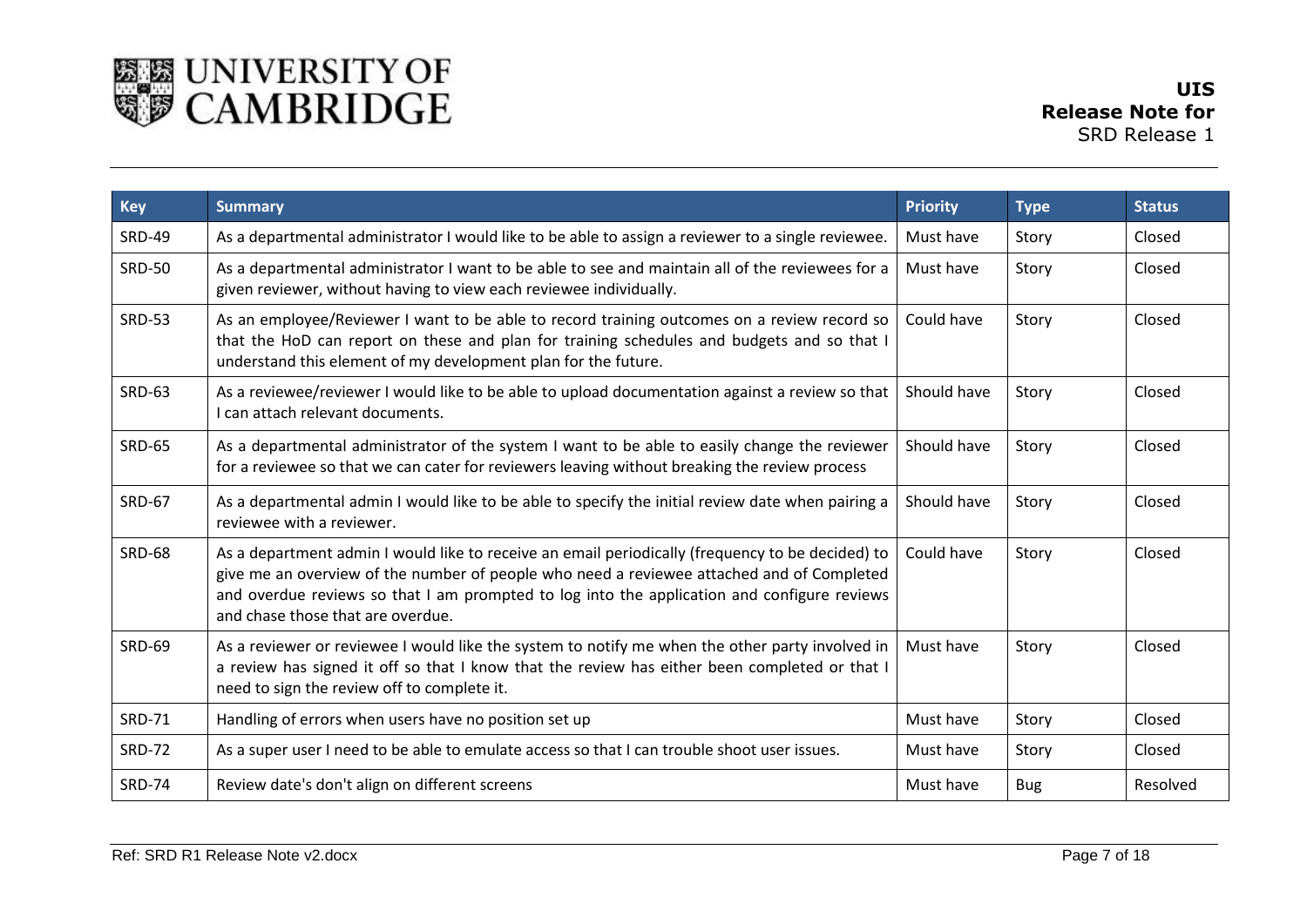

| <b>Key</b>    | <b>Summary</b>                                                                                                                                                                                                    | <b>Priority</b> | <b>Type</b> | <b>Status</b> |
|---------------|-------------------------------------------------------------------------------------------------------------------------------------------------------------------------------------------------------------------|-----------------|-------------|---------------|
| <b>SRD-78</b> | DA Review Arrangements subtitle incorrect                                                                                                                                                                         | Must have       | <b>Bug</b>  | Resolved      |
| <b>SRD-79</b> | As a reviewer or reviewee I would like to receive an email when a new review arrangement is<br>made so that I know that a review needs to be recorded in the future.                                              | Must have       | Story       | Closed        |
| <b>SRD-81</b> | Select a review - Currently the calendar pops up and masks everything on the screen                                                                                                                               | Must have       | Improvement | Closed        |
| <b>SRD-82</b> | Field is required on a review to distinguish whether it is a "Probationary" review or a "Staff<br>Review and Development" review                                                                                  | Must have       | Story       | Closed        |
| <b>SRD-85</b> | Merge "Home" and "My Reviews" pages. It is confusing to have them as separate pages as<br>demonstrated in the demo!                                                                                               | Should have     | Story       | Closed        |
| <b>SRD-86</b> | Remove the words "Signed off" from the signoff page when the review hasn't been signed off                                                                                                                        | Should have     | Improvement | Closed        |
| <b>SRD-88</b> | As any user, and as a web designer, I want all the help and guidance in the left-hand nav so that<br>it is easy to find and uses otherwise unused space.                                                          | Should have     | Story       | Closed        |
| <b>SRD-90</b> | As owner of the system I want it to handle changes in DA (which come from CHRIS) so that<br>there's always some administrator who can manage review arrangements                                                  | Should have     | Story       | Closed        |
| <b>SRD-91</b> | As a super user I can delegate departmental admin rights so that if the DA leaves or is away I can<br>temporally assign delegated DA rights for specific department(s).                                           | Must have       | Story       | Closed        |
| <b>SRD-93</b> | Change headings of all screens to 'Reviews'                                                                                                                                                                       | Must have       | Story       | Closed        |
| <b>SRD-94</b> | Tabs not appearing correctly - e.g. HOD tab is always present regardless of your situation                                                                                                                        | Must have       | Story       | Closed        |
| <b>SRD-95</b> | Change all references to 'training outcomes' to 'training requirements'                                                                                                                                           | Must have       | Story       | Closed        |
| <b>SRD-96</b> | When adding the date of the review and saving, the next review date is calculated (currently $+1$<br>year). However after the review is signed off, this date is overwritten with the sign off date $+1$<br>year) | Must have       | <b>Bug</b>  | Resolved      |
| <b>SRD-98</b> | As a reviewer I wish to see a list of the completed reviews for my reviewees.                                                                                                                                     | Must have       | Story       | Closed        |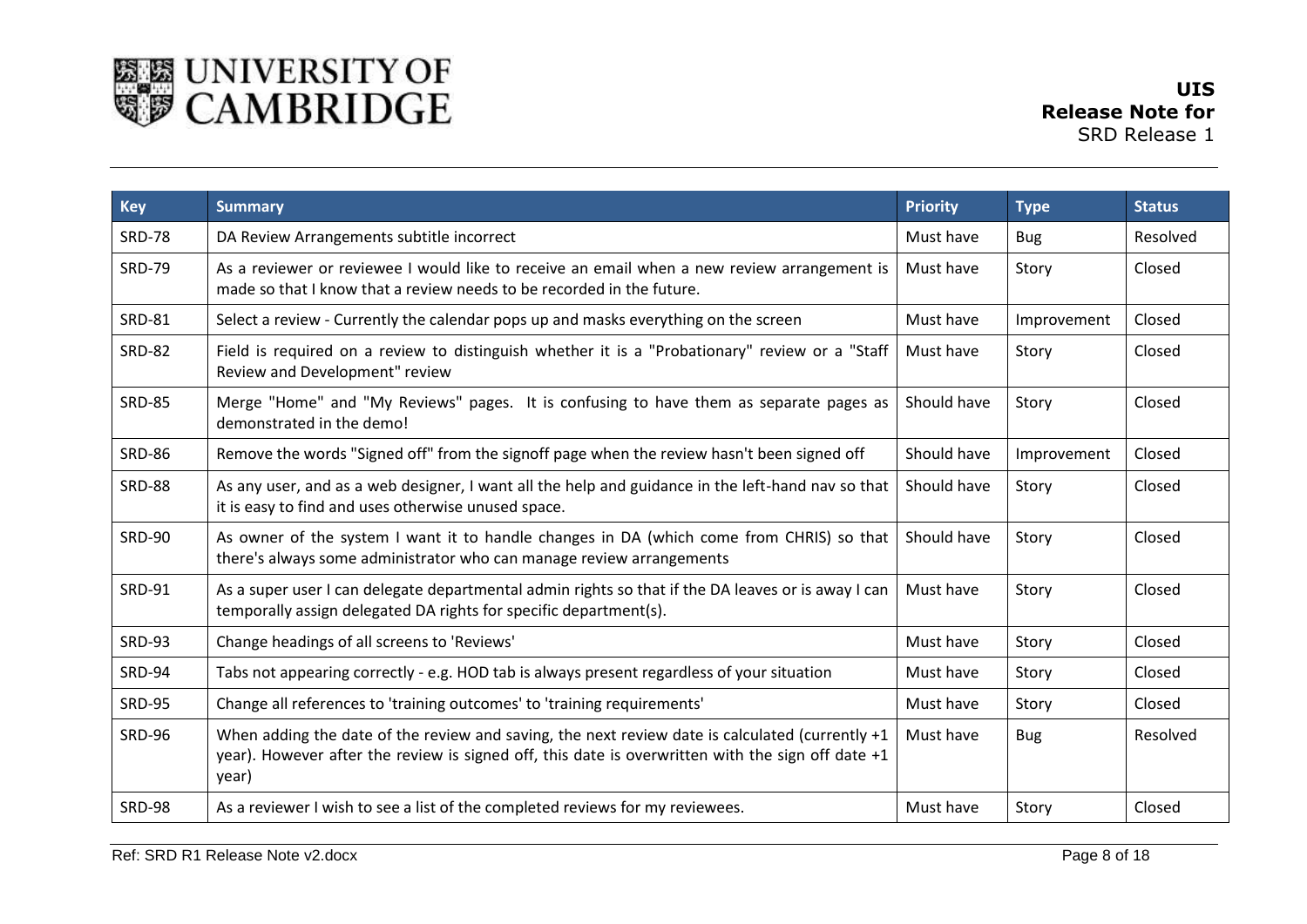

| <b>Key</b>    | <b>Summary</b>                                                                                                                                                                                                                           | <b>Priority</b> | <b>Type</b> | <b>Status</b> |
|---------------|------------------------------------------------------------------------------------------------------------------------------------------------------------------------------------------------------------------------------------------|-----------------|-------------|---------------|
| <b>SRD-99</b> | As a reviewee / reviewer / HOD / DA; I wish to be able to view the details of completed reviews<br>so I can see what documents were attached / training requirements etc. related to that review.                                        | Must have       | Story       | Closed        |
| SRD-100       | As a super user I can manage the list of DA delegates that have been set up so I can view and<br>remove any incorrect ones                                                                                                               | Must have       | Story       | Closed        |
| SRD-101       | As a super user, when I type in a CRSid that does not exist the system does not add it but simply<br>refreshes the screen and givens no feedback as to why the addition failed.                                                          | Should have     | <b>Bug</b>  | Resolved      |
| SRD-102       | As a super user - clicking on logout after emulation gives a 'something has gone wrong message'                                                                                                                                          | Should have     | <b>Bug</b>  | Resolved      |
| SRD-103       | As a reviewer/ employee I need a drop down list of review types to be available when recording<br>a review outcome so that I can say whether a review is SRD or probationary                                                             | Must have       | Story       | Closed        |
| SRD-104       | As a reviewer I need to be able to put in a next review date so that the system does not wait 2<br>years to send a review reminder when the review is probationary or the department has a<br>scheme policy of reviewing more frequently | Must have       | Story       | Closed        |
| SRD-106       | As a Reviewer I want the system to look at the next review date on the latest review and send an<br>email if it is within the reminder period                                                                                            | Must have       | Story       | Closed        |
| SRD-107       | As a reviewee I want to look at my review history                                                                                                                                                                                        | Could have      | Story       | Closed        |
| SRD-109       | As an employee/ reviewer I want to be able to upload documents against a review record                                                                                                                                                   | Should have     | Story       | Closed        |
| SRD-111       | As a DA I want to be able to record a review on behalf of staff who do not have online access                                                                                                                                            | Should have     | Improvement | Closed        |
| SRD-112       | Logout doesn't return to correct page - When clicking logout, you are presented with the<br>'Something has gone wrong' page                                                                                                              | Should have     | <b>Bug</b>  | Resolved      |
| SRD-113       | Typos / grammar in system                                                                                                                                                                                                                | Must have       | <b>Bug</b>  | Resolved      |
| SRD-116       | I can no longer delete a guidance link via the DA tab (Department Schemes)                                                                                                                                                               | Must have       | <b>Bug</b>  | Resolved      |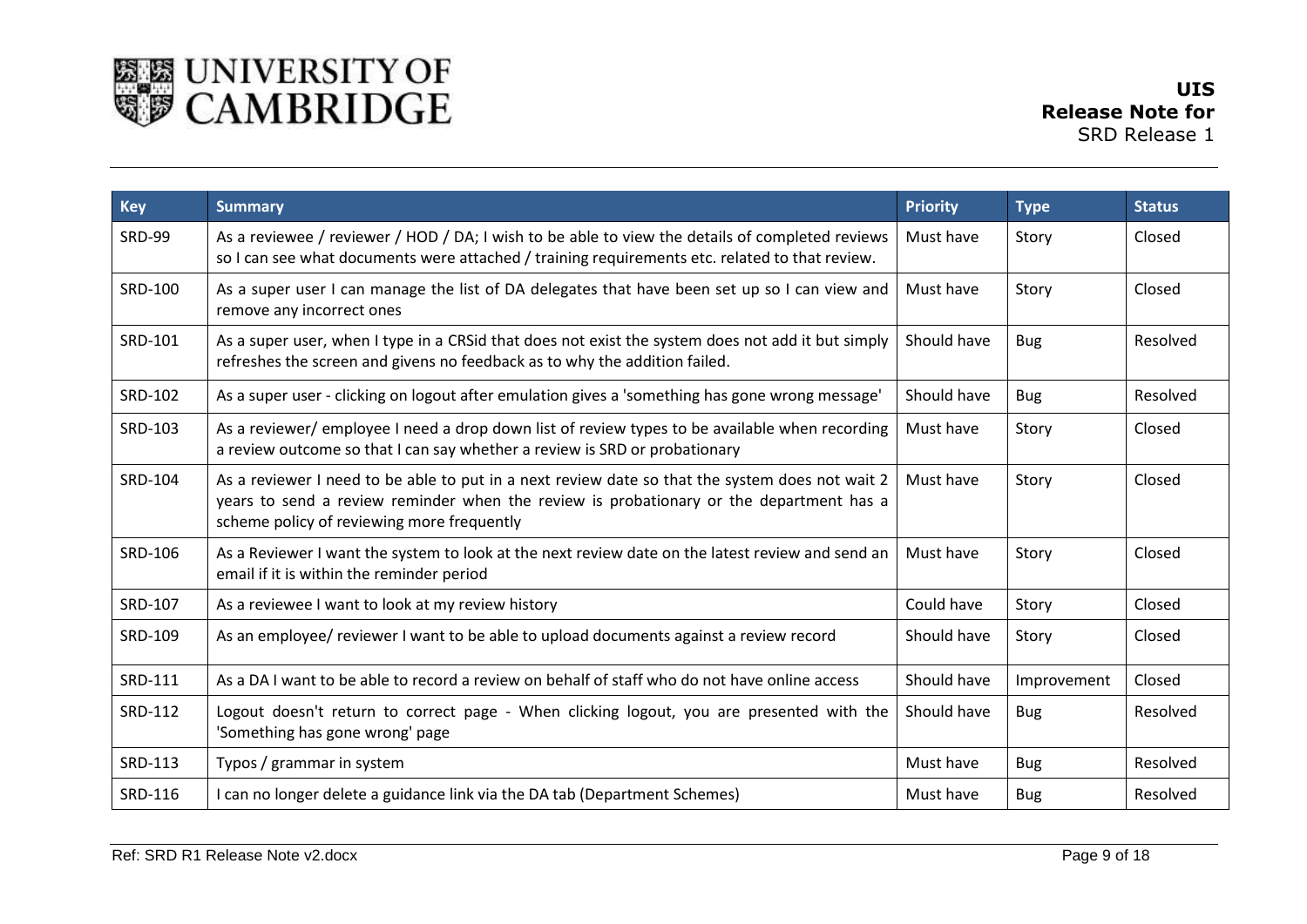

| <b>Key</b>     | <b>Summary</b>                                                                                                                                                                                         | <b>Priority</b> | <b>Type</b> | <b>Status</b> |
|----------------|--------------------------------------------------------------------------------------------------------------------------------------------------------------------------------------------------------|-----------------|-------------|---------------|
| SRD-117        | Flag documents that are uploaded after sign off                                                                                                                                                        | Should have     | Story       | Closed        |
| SRD-118        | As a DA I want to be able to sign off a review on behalf of staff who do not have online access                                                                                                        | Should have     | Story       | Closed        |
| SRD-119        | As HOD/DA/Reviewer I want to be able to see/ download all documents associated with a<br>Review                                                                                                        | Should have     | Story       | Closed        |
| SRD-120        | As a user I want to download a Review pack to include all documents and training for the review                                                                                                        | Could have      | <b>Bug</b>  | Resolved      |
| SRD-124        | As a user I want a link to PPD from Training page                                                                                                                                                      | Could have      | Improvement | Closed        |
| SRD-125        | As a reviewer I don't want to create new reviews for people that do not occupy positions                                                                                                               | Should have     | Story       | Closed        |
| SRD-126        | As a DA with multiple departments, when you first go to the Departmental Admins tab you<br>choose which department you want and then save. After doing this the department you choose<br>does not show | Should have     | <b>Bug</b>  | Resolved      |
| SRD-129        | Improve search standardisation across screens                                                                                                                                                          | Should have     | Improvement | Closed        |
| SRD-130        | List of DA's have some departments with no CRS ID & name                                                                                                                                               | Must have       | <b>Bug</b>  | Resolved      |
| SRD-131        | It would be nice if on the DA delegate pages if it highlights those whose access has passed their<br>end date. This was it can easily been seen so they can either be removed or new access granted    | Could have      | Improvement | Closed        |
| SRD-133        | Add text to training requirements screen to make it clear that recording requirements do not<br>constitute bookings                                                                                    | Must have       | Story       | Closed        |
| SRD-135        | Reviews displayed in DA list not showing under reviewer                                                                                                                                                | Must have       | <b>Bug</b>  | Resolved      |
| SRD-137        | As a DA when I set-up a review arrangement I want to be able to select any reviewer but have a<br>choice of only reviewees in my department                                                            | Must have       | Story       | Closed        |
| <b>SRD-138</b> | Change wording from reviewee to employee throughout the system                                                                                                                                         | Must have       | Story       | Closed        |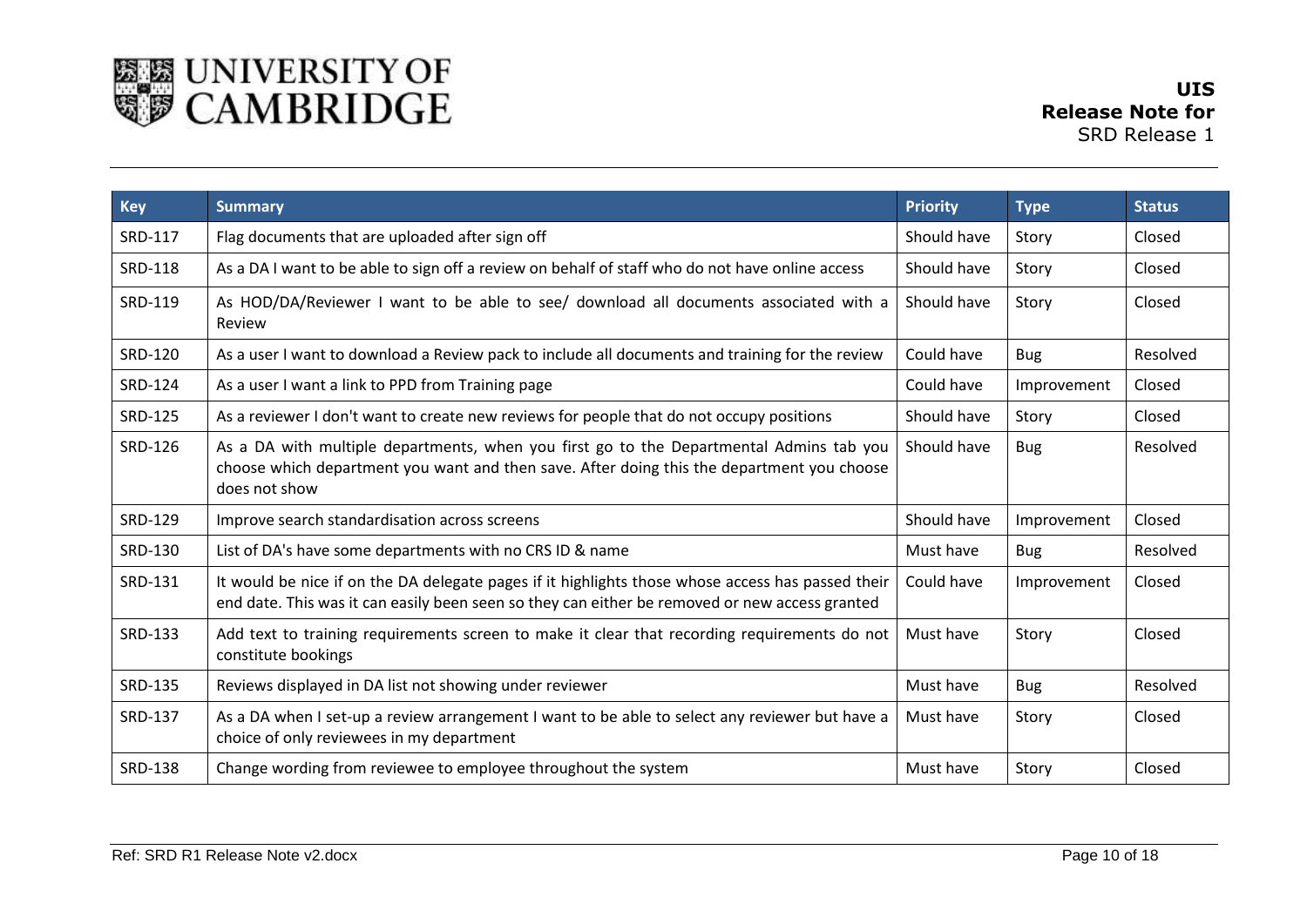

| <b>Key</b>     | <b>Summary</b>                                                                                                                                                                     | <b>Priority</b> | <b>Type</b> | <b>Status</b> |
|----------------|------------------------------------------------------------------------------------------------------------------------------------------------------------------------------------|-----------------|-------------|---------------|
| SRD-143        | Next review day to be calculated using the previous due date rather than the date the review<br>was actually held                                                                  | Must have       | Story       | Closed        |
| SRD-145        | Add contact us details for Helpdesk                                                                                                                                                | Must have       | Story       | Closed        |
| SRD-146        | Add link to HR Systems SRD page                                                                                                                                                    | Must have       | Story       | Closed        |
| SRD-149        | Add statement about security to document upload page                                                                                                                               | Must have       | Story       | Closed        |
| SRD-150        | When an employee is transferred to a new manager all reviews to stay with the old one (even if<br>open)                                                                            | Must have       | Story       | Closed        |
| SRD-156        | A number of issues were identified such as guidance links not wrapping on IE                                                                                                       | Must have       | Story       | Closed        |
| SRD-157        | Change style of text around button as button looks odd if part of a sentence                                                                                                       | Must have       | Story       | Closed        |
| <b>SRD-158</b> | Make it clear in all email that the date is a 'Due date'                                                                                                                           | Must have       | Story       | Closed        |
| SRD-160        | Facility to add department review data from a spreadsheet as each department goes live                                                                                             | Could have      | Story       | Closed        |
| SRD-161        | Review order of dates on tabs - next review cannot be recalculated until any information has<br>been entered for probation reviews                                                 | Must have       | <b>Bug</b>  | Resolved      |
| SRD-165        | Footer help link incorrect                                                                                                                                                         | Must have       | <b>Bug</b>  | Resolved      |
| SRD-169        | Add text to review sign off screen "Please note that once both parties have signed off the<br>review, the Head of Department will be made aware that the review is complete."      | Should have     | Story       | Closed        |
| SRD-170        | After choosing a reviewer, if I enter % when searching for the employee the search takes a long<br>time to return all the people in the department.                                | Should have     | Improvement | Closed        |
| SRD-171        | If logged in as a super user (cab211 in dev), I can only search for people within my chosen<br>department (via the DA tab) on the Delegate department admin page (via Super users) | Must have       | <b>Bug</b>  | Resolved      |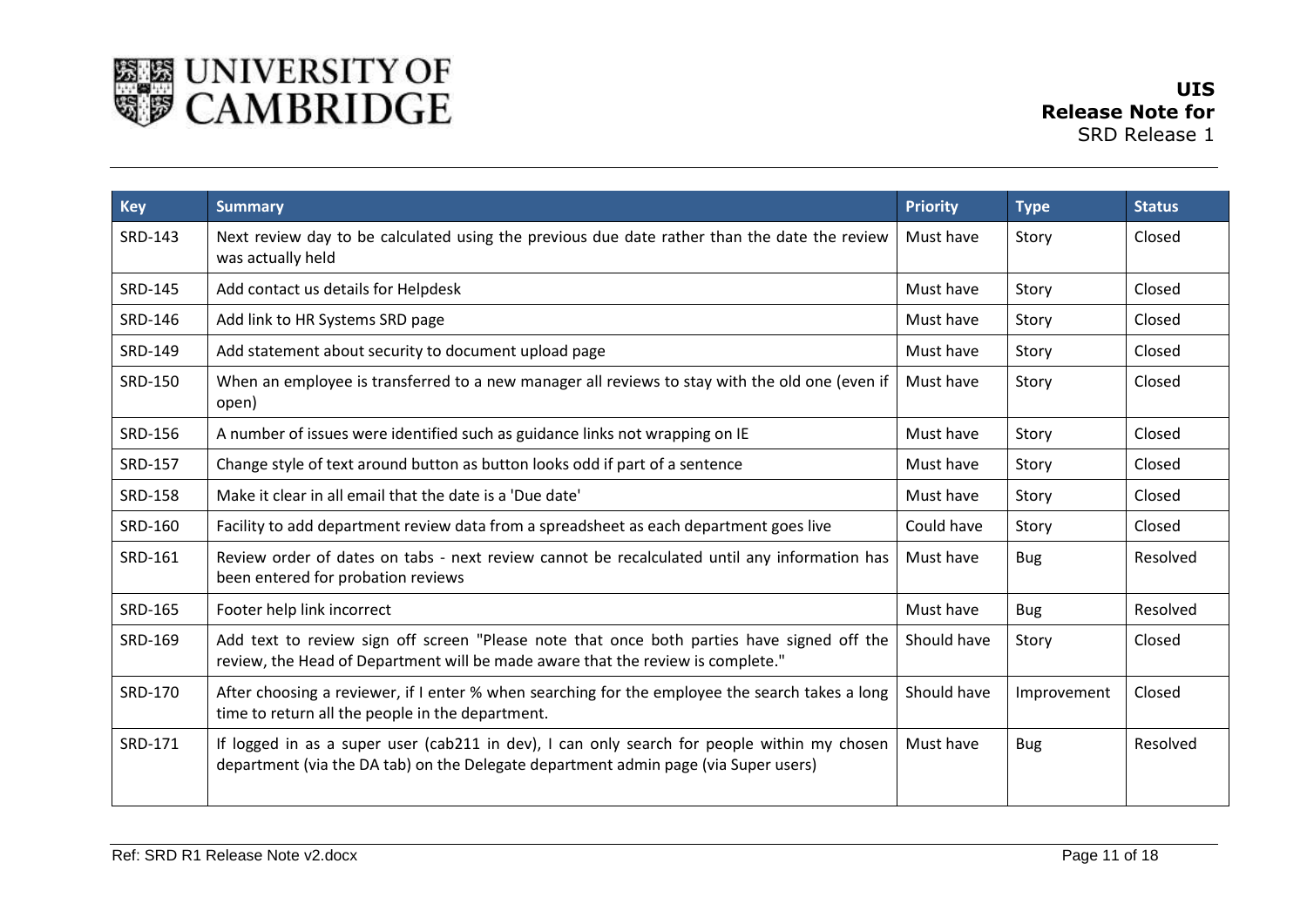

| <b>Key</b>     | <b>Summary</b>                                                                                                             | <b>Priority</b> | <b>Type</b> | <b>Status</b> |
|----------------|----------------------------------------------------------------------------------------------------------------------------|-----------------|-------------|---------------|
| SRD-174        | Sorting of 'My reviews' - It would be clearer if the current review was on top, will the historical<br>ones sorted by date | Should have     | Improvement | Closed        |
| <b>SRD-178</b> | Additional text for sign off screen                                                                                        | Should have     | Improvement | Closed        |
| SRD-179        | Change to text on training requirements screen                                                                             | Should have     | Improvement | Closed        |
| SRD-176        | IE9 not displaying buttons                                                                                                 | Must have       | <b>Bug</b>  | Resolved      |
| SRD-181        | My reviews due date incorrect                                                                                              | Must have       | <b>Bug</b>  | Resolved      |
| SRD-191        | Random crashes                                                                                                             | Must have       | <b>Bug</b>  | Resolved      |
| SRD-192        | Typos / grammar in system                                                                                                  | Must have       | Improvement | Closed        |
| SRD-193        | Default page always goes to 'Sorry - your session has expired'                                                             | Should have     | <b>Bug</b>  | Resolved      |
| SRD-195        | No error handling for PDF/A attempted conversion for pwd & encrypted files                                                 | Must have       | Improvement | Closed        |
| SRD-196        | Review date > 24 months not allowed                                                                                        | Must have       | <b>Bug</b>  | Resolved      |
| SRD-197        | Default 24 month for SRD & 1 month for Probation review                                                                    | Must have       | Story       | Closed        |
| SRD-199        | CRSID search finding users when it shouldn't                                                                               | Should have     | <b>Bug</b>  | Resolved      |
| <b>SRD-200</b> | Can't select department when have multiple DA roles                                                                        | Must have       | <b>Bug</b>  | Resolved      |
| <b>SRD-202</b> | Update the standard SRD guidance link                                                                                      | Must have       | Story       | Closed        |
| <b>SRD-203</b> | Add text to Set up review arrangements screen                                                                              | Should have     | Story       | Closed        |
| <b>SRD-204</b> | Creating a link with the same address but different name causes crash                                                      | Must have       | <b>Bug</b>  | Resolved      |
| <b>SRD-207</b> | On the "Show employees without a reviewer" page, the popup is not working when filtering was<br>used                       |                 | <b>Bug</b>  | Resolved      |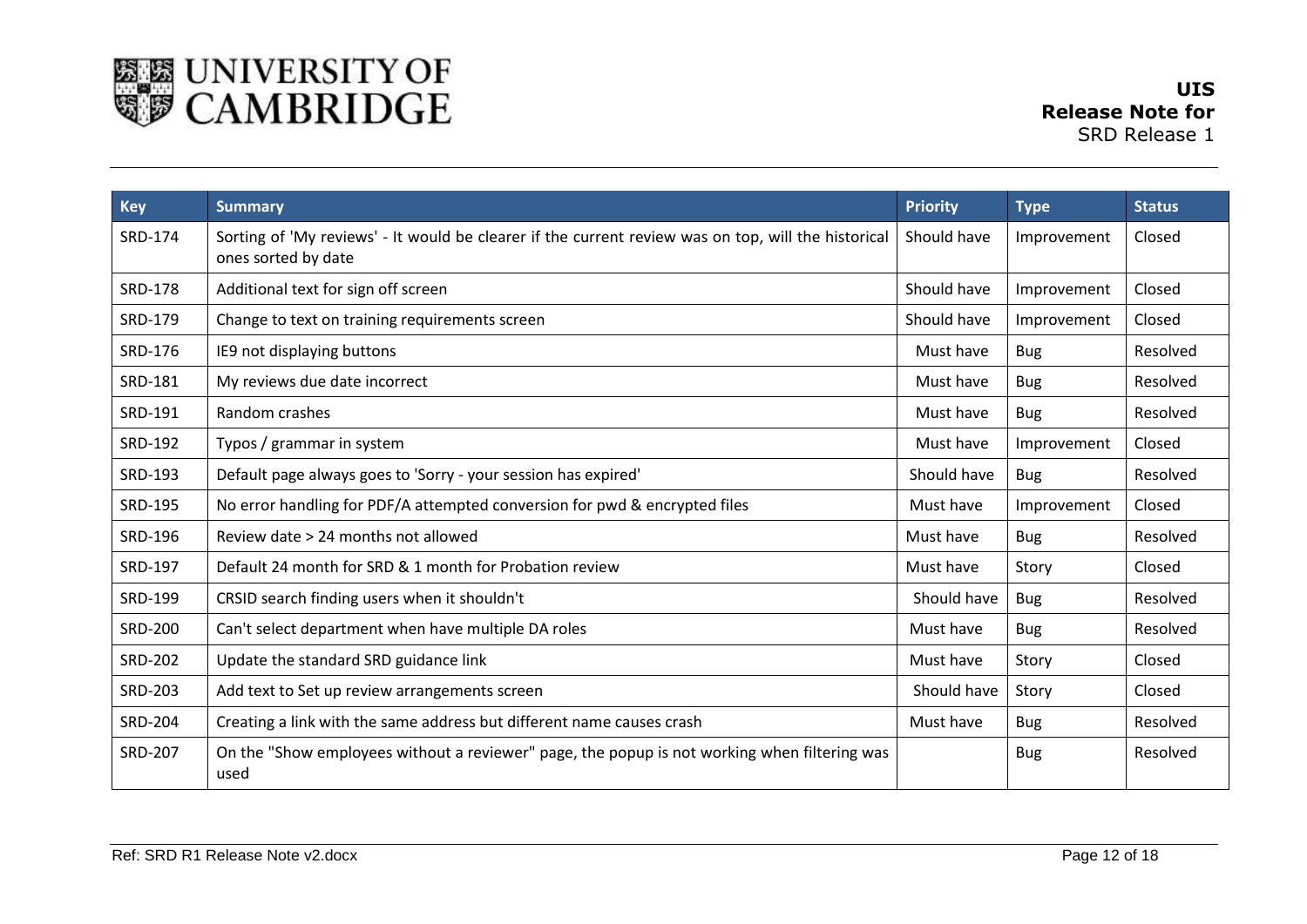

### <span id="page-12-0"></span>**1.4 Important Information regarding use of SRD Release 1**

Adoption of the new system is voluntary and the CHRIS screen for recording reviews will remain available for the foreseeable future.

Similarly the existing appraisal burst reports will continue to be generated.

The new SRD application also provides burst reports which you will start to receive at the start of the following month once your department has started to enter review data.

A couple of technical notes:

- When using this release for the first time, please ensure that you clear down the cache of your internet browser. If you have been involved in usability testing, some final changes have been made to the interfaces and you may need to clear the relevant items in cache for this to take proper effect. If you are unsure how to do this please contact your local IT support staff.
- The appendices to this document list the supported browser versions for the application. If you are running a supported browser, but this is in compatibility mode then the application may still work but will not always function correctly or predictably. If you are unsure how to check the mode and update it for your type of browser then please contact your local IT support staff.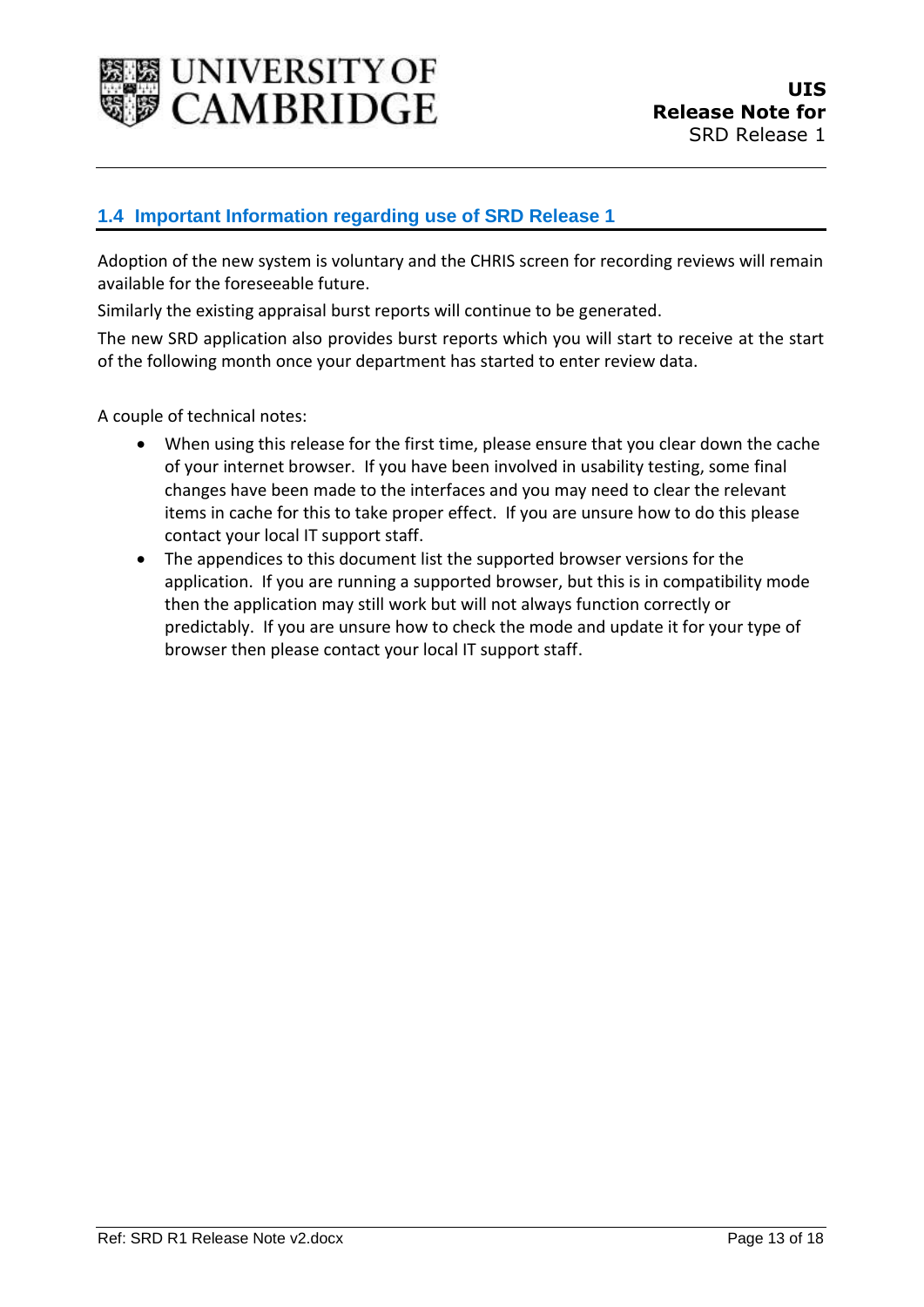

## **Appendix A – Known Issues/ Improvement Requests**

### **A1 - Known Reproducible Issues/ Improvements requested**

|  | The following issues and suggested new features are listed for assessment in any future releases: |
|--|---------------------------------------------------------------------------------------------------|
|--|---------------------------------------------------------------------------------------------------|

<span id="page-13-1"></span><span id="page-13-0"></span>

| <b>Key</b>     | <b>Summary</b>                                                                                                                                                                                                                                                                                                                   | <b>Type</b> | <b>Status</b>          |
|----------------|----------------------------------------------------------------------------------------------------------------------------------------------------------------------------------------------------------------------------------------------------------------------------------------------------------------------------------|-------------|------------------------|
| SRD-64         | As a reviewer/reviewee I would like the recording of training outcomes to be integrated with the PPD<br>system so that training requirements are easier to report on and the training itself is easier to organise.                                                                                                              | Story       | Won't have (this time) |
| <b>SRD-83</b>  | Make the application mobile friendly as employees may want to access the system via mobile phone                                                                                                                                                                                                                                 | Story       | Won't have (this time) |
| <b>SRD-128</b> | As an employee with multiple jobs in different departments, all the guidance links are displayed in one<br>It would be nice if they could be split per department so I know which links relate to which<br>list.<br>department.                                                                                                  | Improvement | Won't have (this time) |
| <b>SRD-141</b> | As a DA when I am transferring employees I want to be able to select from the list so that I can select a<br>subset of employees to move to a new manager                                                                                                                                                                        | Improvement | Won't have (this time) |
| <b>SRD-142</b> | As a DA I need to be able to record a review to kick off the process for a manager or employee                                                                                                                                                                                                                                   | Story       | Won't have (this time) |
| <b>SRD-147</b> | Add the ability to mark a training requirement as complete                                                                                                                                                                                                                                                                       | Story       | Won't have (this time) |
| <b>SRD-148</b> | Add the ability to mark a training requirement as cancelled                                                                                                                                                                                                                                                                      | Story       | Won't have (this time) |
| <b>SRD-151</b> | Request for a departmental default for review frequency of 1 or 2 years - This will allow departments to<br>have more rigorous review processes than the policy (which is two years).<br>1) DA will need to be able to set the default<br>2) This will then be used in calculations                                              | Story       | Won't have (this time) |
| <b>SRD-152</b> | Add a default next review date for departments. Some departments require all of their reviews to occur<br>in the same month each year and a default next review date for the department would allow this:<br>1) DA to be able to enter the date and revise it each period<br>2) Data to be used in next review date calculations | Story       | Won't have (this time) |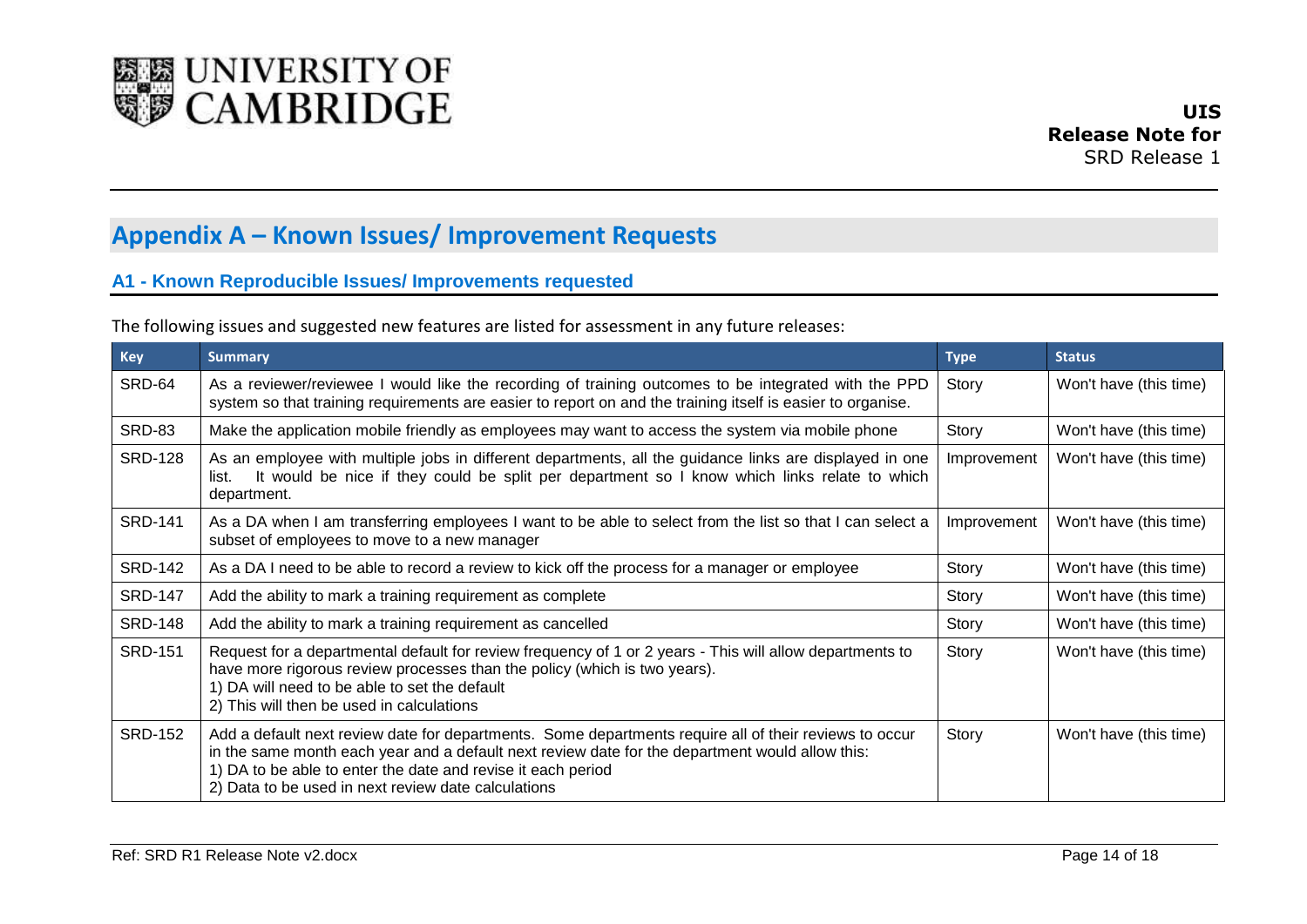

| Key            | <b>Summary</b>                                                                                                                                                                                                           | <b>Type</b> | <b>Status</b>          |
|----------------|--------------------------------------------------------------------------------------------------------------------------------------------------------------------------------------------------------------------------|-------------|------------------------|
| <b>SRD-153</b> | Need the ability to add the HoD by name as well as CRSid                                                                                                                                                                 | Improvement | Won't have (this time) |
| <b>SRD-154</b> | As DA in a large department I want to be able to delegate DA ability to a sub group of employees within<br>my dept so that the delegate DA sees only the list of employee reviews for which they have<br>responsibility. | Story       | Won't have (this time) |
| <b>SRD-166</b> | Mandatory fields for review record outcome                                                                                                                                                                               | Improvement | Won't have (this time) |
| <b>SRD-167</b> | When a DA signs off a review on behalf of the employee or reviewer it does not reflect this in the email.                                                                                                                | Improvement | Won't have (this time) |
| <b>SRD-168</b> | Currently when the second person signs off the review (so that it's completed), the sign off email is sent<br>to both parties                                                                                            | Improvement | Won't have (this time) |
| <b>SRD-172</b> | On the 'My reviews' page if you have multiple drop down lists of reviews if you open up a drop down and<br>then click on 'View review' the page changes back to the default view rather than the previous state          | Improvement | Won't have (this time) |
| <b>SRD-173</b> | Include a search feature in the department drop down list for Super users                                                                                                                                                | Improvement | Won't have (this time) |
| <b>SRD-175</b> | Paging not working on HoD overview list, Completed reviews & Delegate DA (super user)                                                                                                                                    | Improvement | Won't have (this time) |
| <b>SRD-177</b> | As a DA I would like to be able to see a list (and search within it) of leavers for the department                                                                                                                       | Improvement | Won't have (this time) |
| <b>SRD-177</b> | IE9 not displaying buttons                                                                                                                                                                                               | Improvement | Won't have (this time) |
| <b>SRD-189</b> | Upload info (i) doesn't always display                                                                                                                                                                                   | Improvement | Won't have (this time) |
| <b>SRD-187</b> | Incorrect sign off status in pop up display                                                                                                                                                                              | Improvement | Won't have (this time) |
| <b>SRD-188</b> | DA Completed Reviews search doesn't function well                                                                                                                                                                        | Improvement | Won't have (this time) |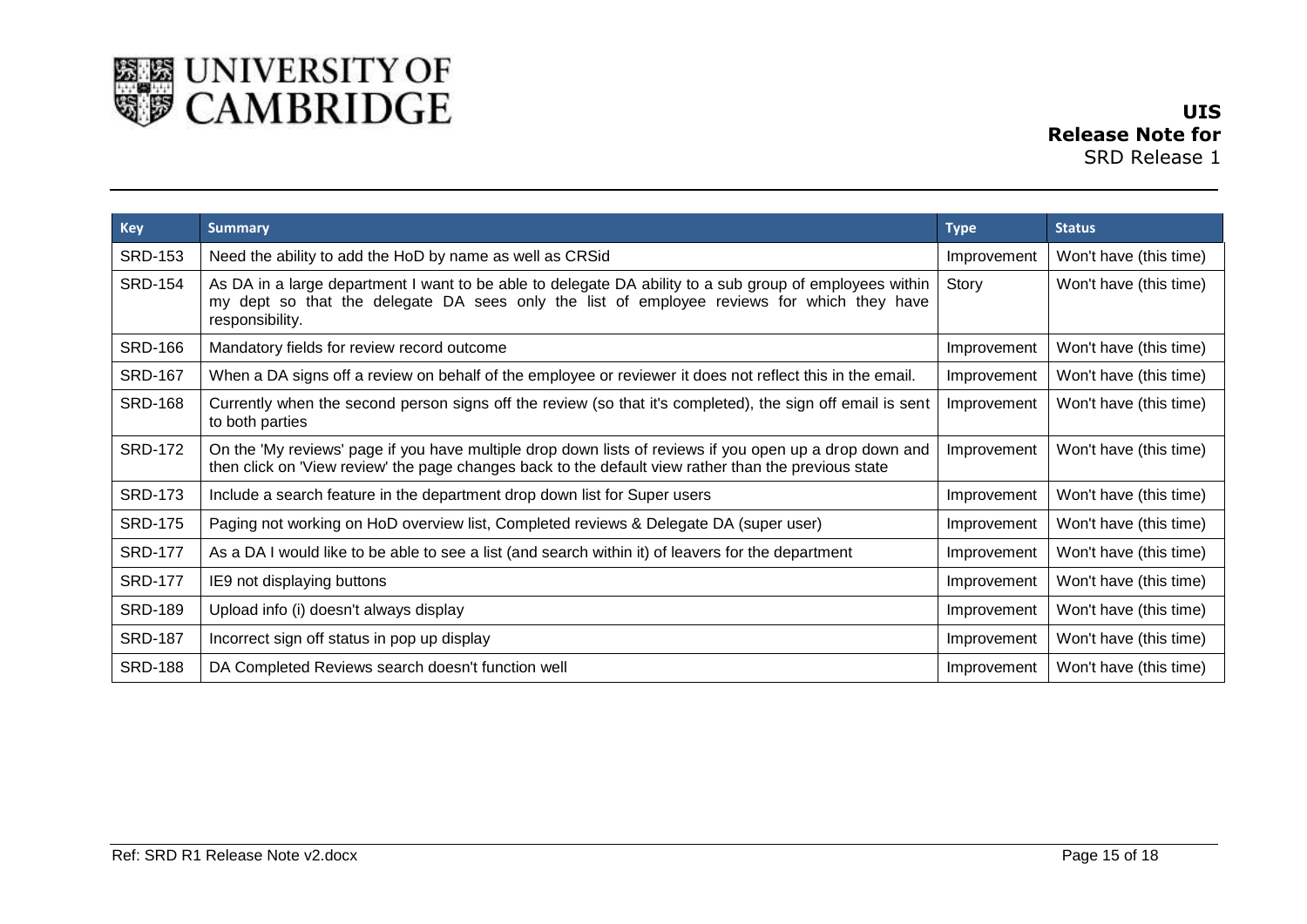

### <span id="page-15-0"></span>**Appendix B – Browser Support**

The following browsers are supported by the Staff Review and Development (SRD) application:

|                                     | <b>Windows</b>              |                |               | <b>MAC</b>     |        |                     |
|-------------------------------------|-----------------------------|----------------|---------------|----------------|--------|---------------------|
| Application                         | Internet<br><b>Explorer</b> | <b>Firefox</b> | <b>Chrome</b> | <b>Firefox</b> | Chrome | Safari <sup>1</sup> |
| <b>Staff Review and Development</b> | $V9+$                       | $V36+$         | $V41+$        | $V36+$         | $V41+$ | 7+                  |

Note: that Front Motion Firefox is not supported although it is part of the standard installed desktop in some areas. If you are using Front Motion please contact your local IT support to arrange for an upgrade to a fully maintained version of the Firefox browser.

If you have any issues with the format or display of the application on these browsers then please contact your local IT support or you can contact the HR Systems Service Desk on CHRIS.Helpdesk@admin.cam.ac.uk for advice.

l

 $<sup>1</sup>$  Note that testing was performed on 8.0.5</sup>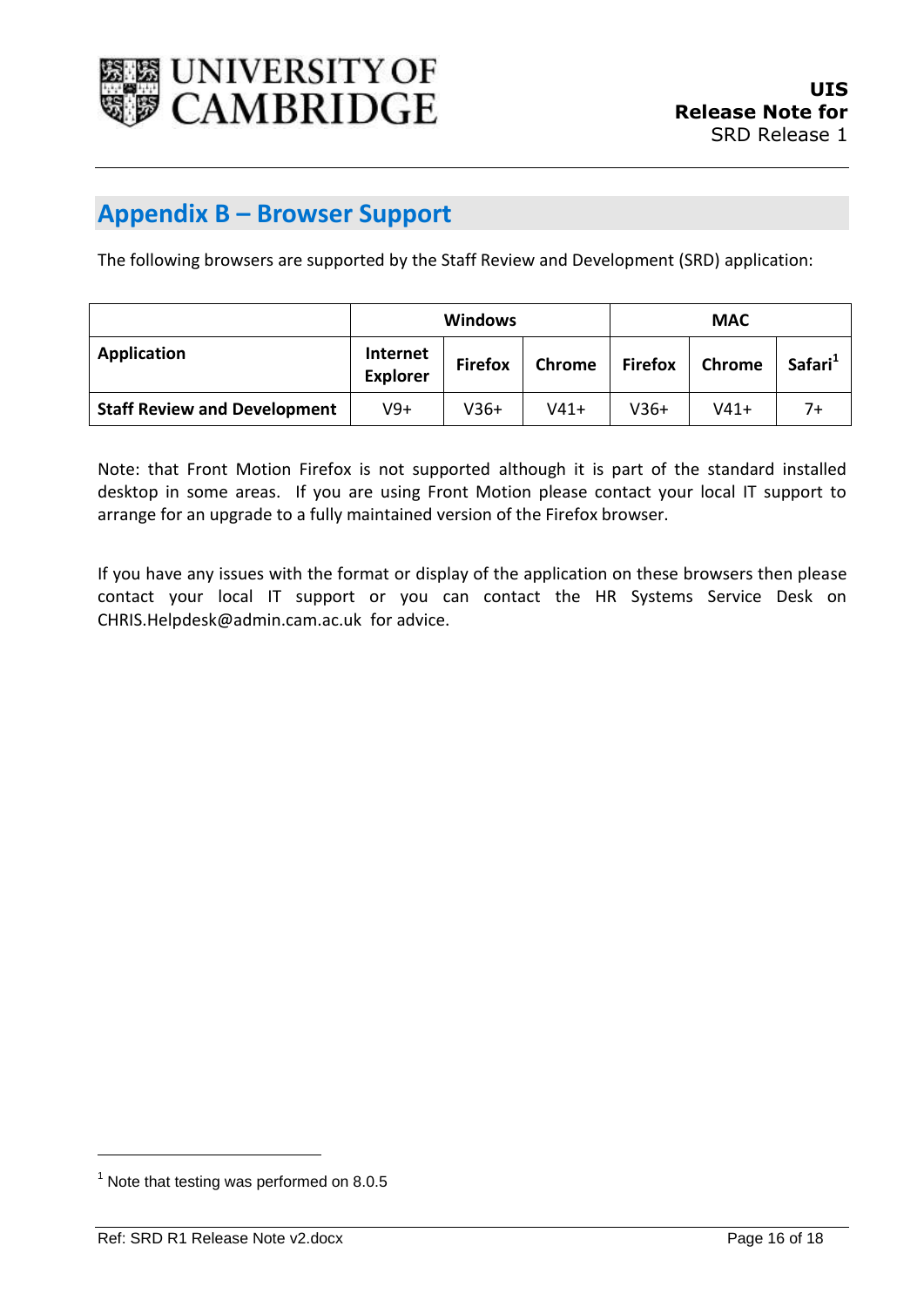

### <span id="page-16-0"></span>**Appendix C – Additional Support**

### <span id="page-16-1"></span>**Supporting materials and briefings**

In order to support the release of The Staff Review and Development application a series of introductory demonstrations are being held throughout October and November2015.

These can be booked online via the PPD system at: [http://www.training.cam.ac.uk/](http://www.training.cam.ac.uk/ucs/course/uis-ttb-app)

If you are unable to attend one of these sessions, or have any queries about using the SRD application, please contact the HR Systems Service Desk on [CHRIS.Helpdesk@admin.cam.ac.uk](mailto:CHRIS.Helpdesk@admin.cam.ac.uk)

Further information including getting started guides, FAQs and a copy of this release note can be found on the HR Systems pages at:

[http://www.hrsystems.admin.cam.ac.uk/systems/systems-overview/staff-review-and](http://www.hrsystems.admin.cam.ac.uk/systems/systems-overview/staff-review-and-development-srd)[development-srd](http://www.hrsystems.admin.cam.ac.uk/systems/systems-overview/staff-review-and-development-srd)

There is also a video providing an overview of the new system.

#### <span id="page-16-2"></span>**Loading review history**

If you wish to load your department's review history from either CHRIS or another local spreadsheet or database then a copy of the import format and mandatory fields can also be found on the HR Systems pages:

[http://www.hrsystems.admin.cam.ac.uk/systems/systems-overview/staff-review-and](http://www.hrsystems.admin.cam.ac.uk/systems/systems-overview/staff-review-and-development-srd)[development-srd](http://www.hrsystems.admin.cam.ac.uk/systems/systems-overview/staff-review-and-development-srd)

Please contact the HR Systems Service Desk o[n CHRIS.Helpdesk@admin.cam.ac.uk](mailto:CHRIS.Helpdesk@admin.cam.ac.uk) for more details.

#### <span id="page-16-3"></span>**Loading email contacts**

The Staff Review and Development application relies on the reviewer and employee having valid email addresses to which notifications and reminders can be sent.

If you wish to bulk load email details for contacts in your department or institution please contact the HR Systems Service Desk on CHRIS. Helpdesk@admin.cam.ac.uk and they will assist with this.